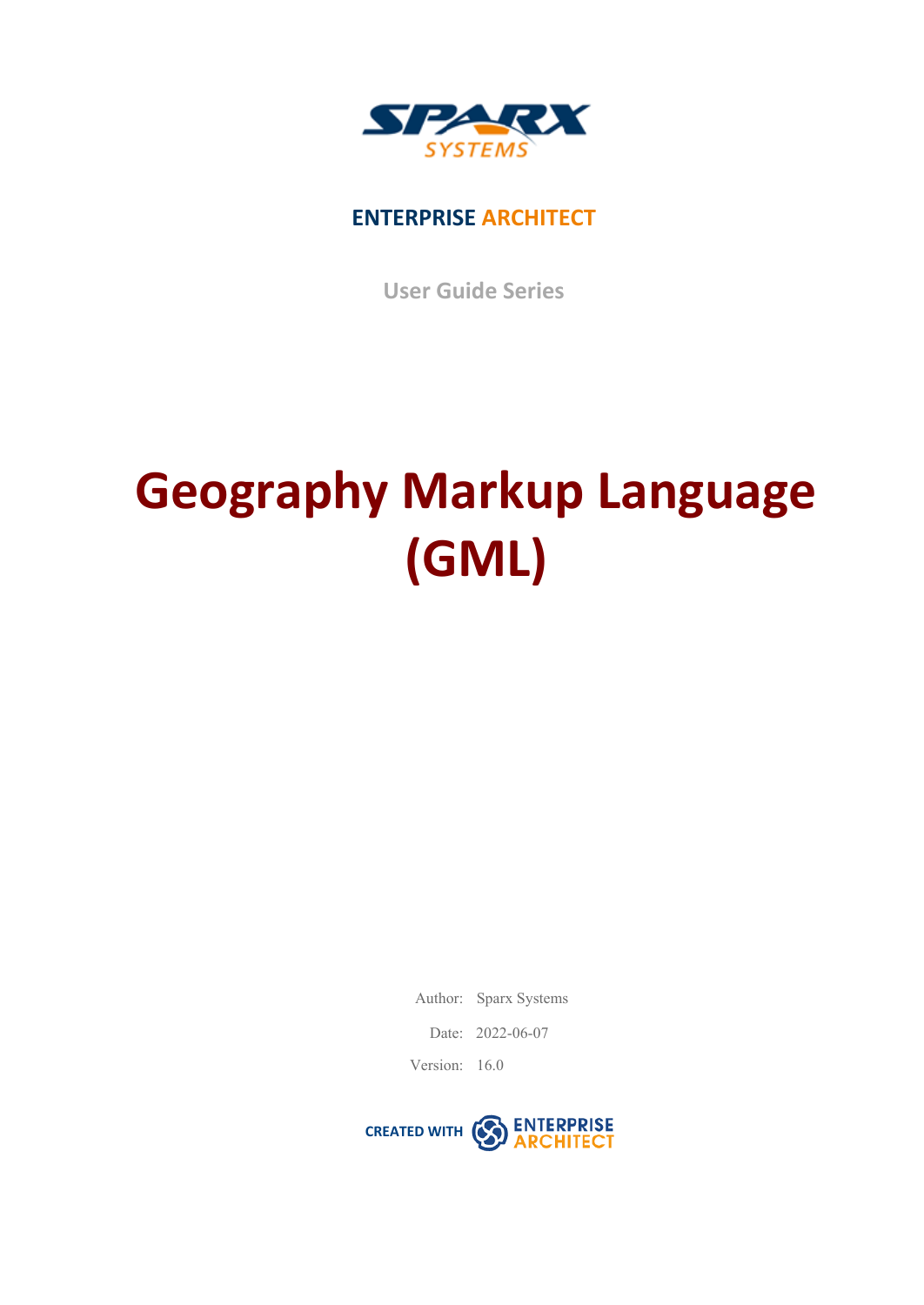# **Table of Contents**

| aphy Markup Language (GML)<br>Geog<br> |  |
|----------------------------------------|--|
| <b>Getting Started</b>                 |  |
| Example Diagram                        |  |
| Modeling with GML                      |  |
| <b>GML Toolbox Pages</b>               |  |
| Generate GML Application Schema        |  |
| More Information                       |  |
|                                        |  |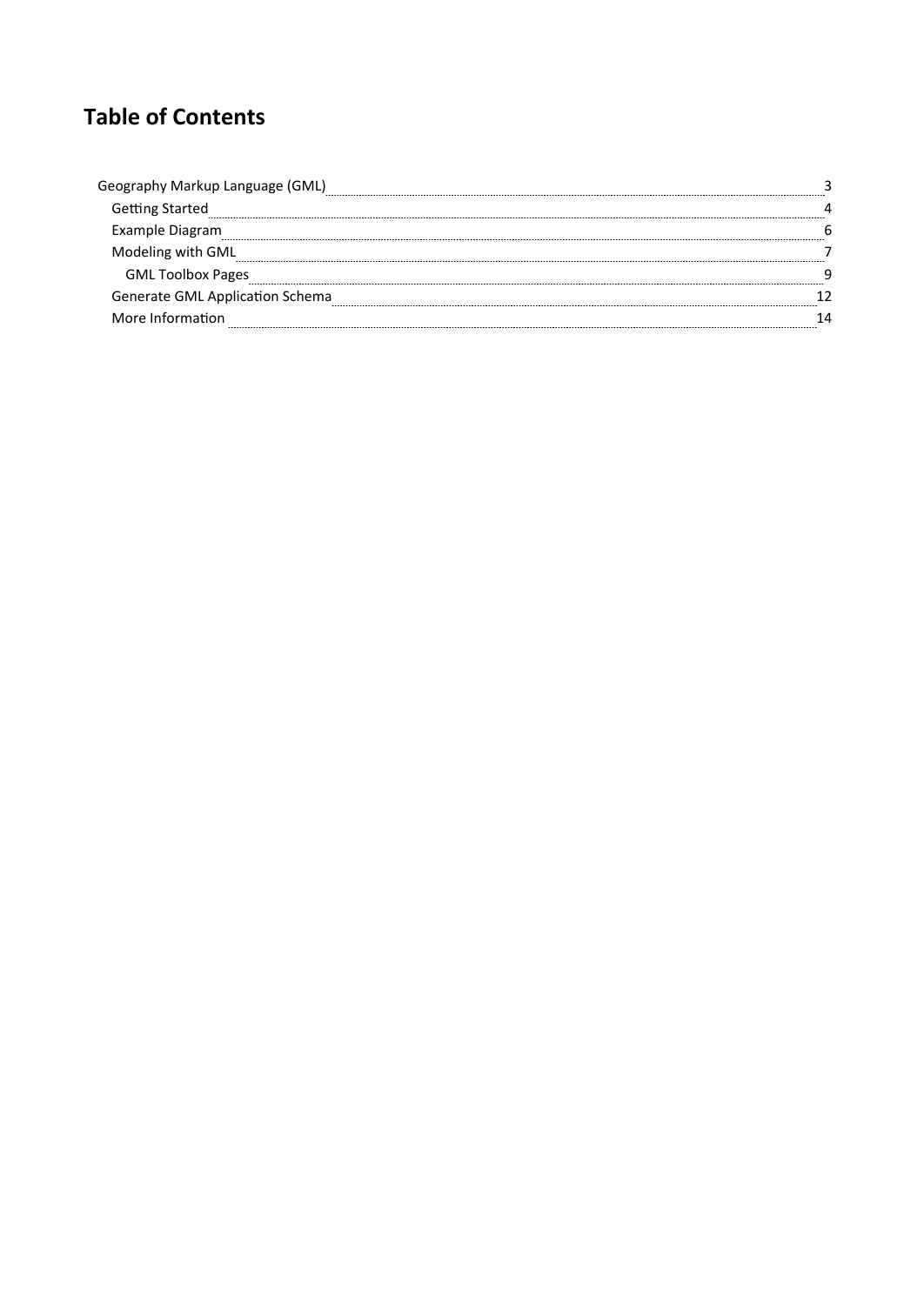# **Geography Markup Language (GML)**

#### **Model Geographic Features and Generate Application Schemas**

You can create expressive and collaborative models of the important features in your domain and use these to generate Geography Markup Language (GML) compliant application schemas that can be consumed by other applications. Many of the disruptive forces and technologies that have changed the way we interact with each other and the world we inhabit, involve geographic locations and features. We drive along roads and stop at lookouts to view coastal features or cityscapes, we travel abroad to view monuments and buildings such as churches and museums, we rely on wind farms for energy and we take off and land at airports to name a few. You can model any geographic features of interest using Enterprise Architect's implementation of the Geography Markup Language which is fundamental for geographic information systems as well as its use asan open interchange format for geographic transactions on the Internet.



*GML Model of roads showing two Features with properties that access two Data Types and Enumerations*

GML for Enterprise Architect is an implementation of the Open Geospatial Consortium's Geography Markup Language (GML) 3.3 , which provides an XML grammar for geographical feature modeling capabilities within Enterprise Architect at or later than Release 10.

Through GML, you can:

- · Apply a UML Profile for the Geography Markup Language (GML) 3.3
- Make use of customized diagram types and toolbox pages, for convenient access to elements and relationships to model geographical features effectively
- Generate GML Application Schema files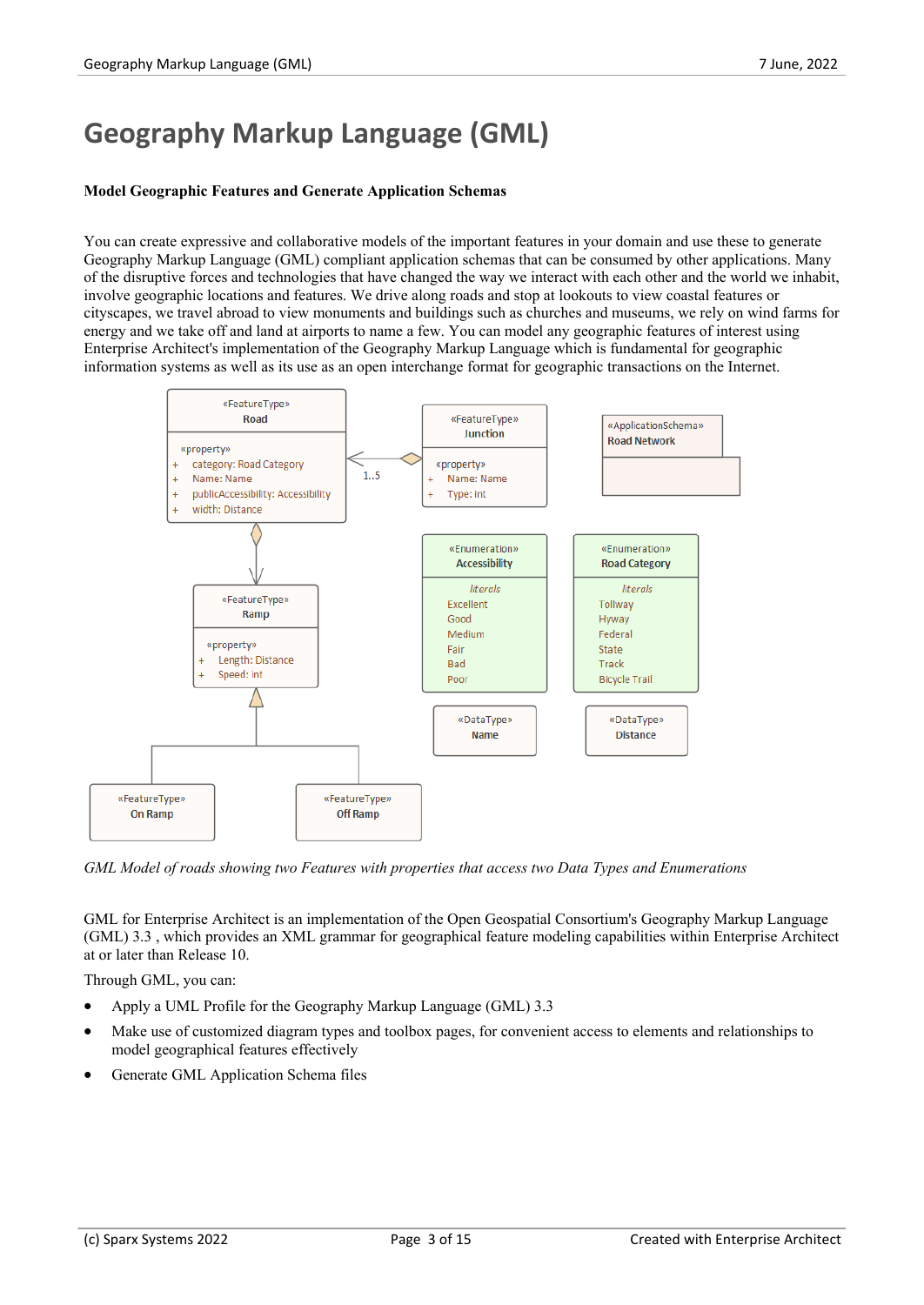# **Getting Started**

Using the Geography Markup Language (GML) facility you can model organization or community based application schemas. The models can be used to show the relationship between Features and these elements in turn can contain any number of Properties that qualify their characteristics. These can be based on defined Types, DataTypes, CodeLIsts or Enumerations. You can collaborate with other geospatial colleagues or with people working in traditional systems implementations in disciplines including: Strategy, Goals, Requirements, Data Models, Software, Deployment and more.

The Geography Markup Language is the XML grammar defined by the Open Geospatial Consortium (OGC) and is used to express geographical features. GML serves as a modeling language for geographic systems as well as an open interchange format for geographic transactions on the Internet.

In this topic you will learn how to work with the features that support the GML outlined in the following sections.

# **Selecting the Perspective**

Enterprise Architect partitions the tool's extensive features into Perspectives, which ensures that you can focus on a specific task and work with the tools you need without the distraction of other features. To work with the Geography Markup Language features you first need to select this Perspective:

 $\bullet$  <perspective name> > Information Exchange > Geographic GML

Setting the Perspective ensures that the Geography Markup Language diagrams, their tool boxes and other features of the Perspective will be available by default.

## **Example Diagram**

An example diagram provides a visual introduction to the topic and allows you to see some of the important elements and connectors that are created in specifying or describing a GML model including Features and Data Types.

## **Modeling with GML**

This topic introduces the GML profile which covers the diagrams, toolboxes and elements that you will work with including Application Schemas, Leafs, Feature Types, Data Types Code Lists, Properties and more. You are able to select the GML perspective from the Geospatial group which will set the tool up for modeling Appliction Schemas and Geographical features.

## **Generate GML Application Schema**

In this topic you will learn how to generate a GML compliant Application Schema from your model of Geographic Features, Types, Code List and other elements. The resulting schema can be used with a range of other geographic information systems that know how to ingest the schema.

## **More Information**

This section provides useful links to other topics and resources that you might find useful when working with the Geography Markup Language tool features.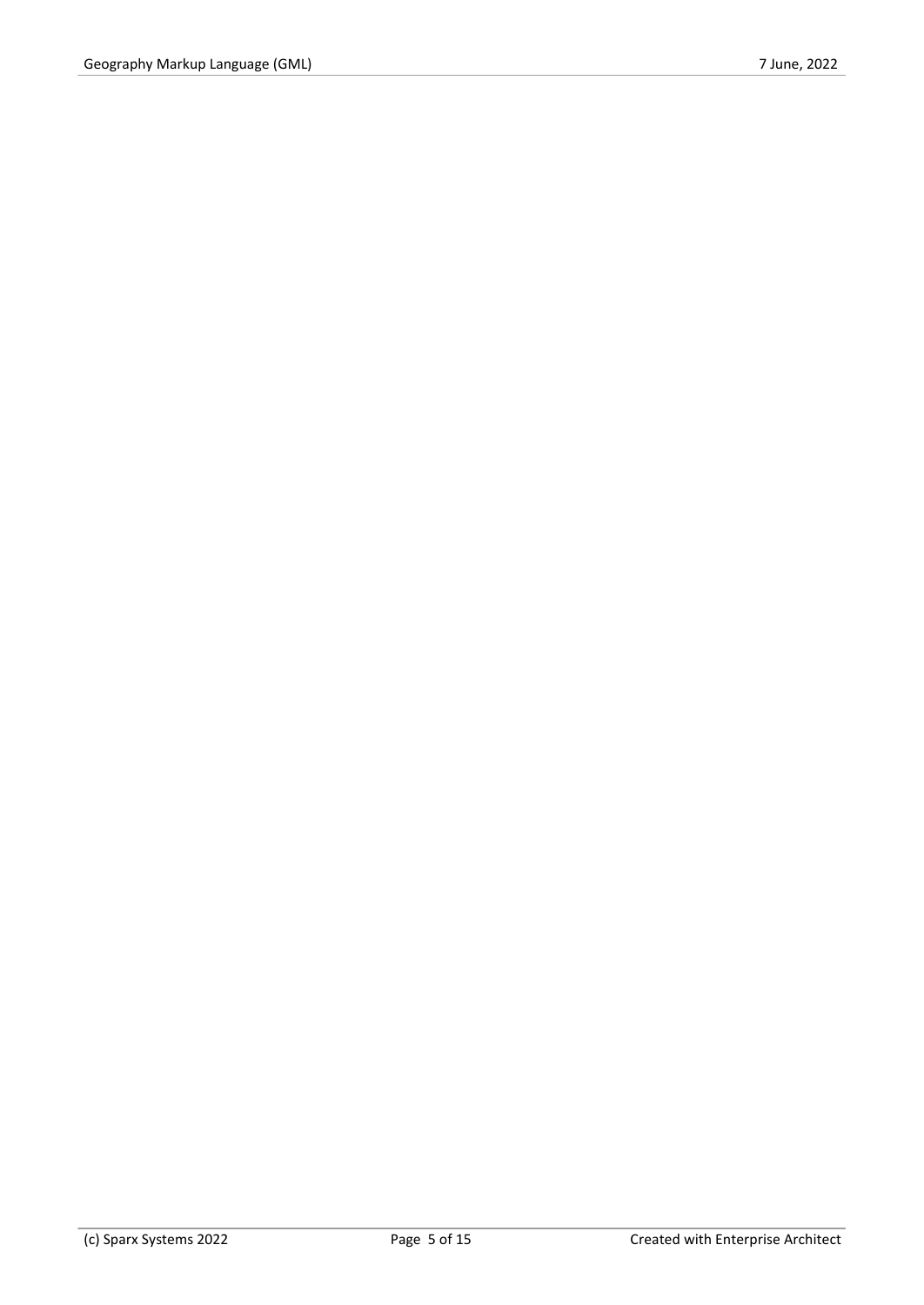# **Example Diagram**

Using the Geography Markup Language (GML) facility you can model organization or community based application schemas. The models can be used to show the relationship between Features Types that contain any number of Properties that qualify their characteristics. These can be based on defined Types, Data Types, Code Lists or Enumerations. You can collaborate with other geospatial colleagues orwith people working in traditional systems implementations in disciplines that manage artifacts including: Strategies, Goals, Requirements, Data Models, Software Models, Deployment Descriptions and more.

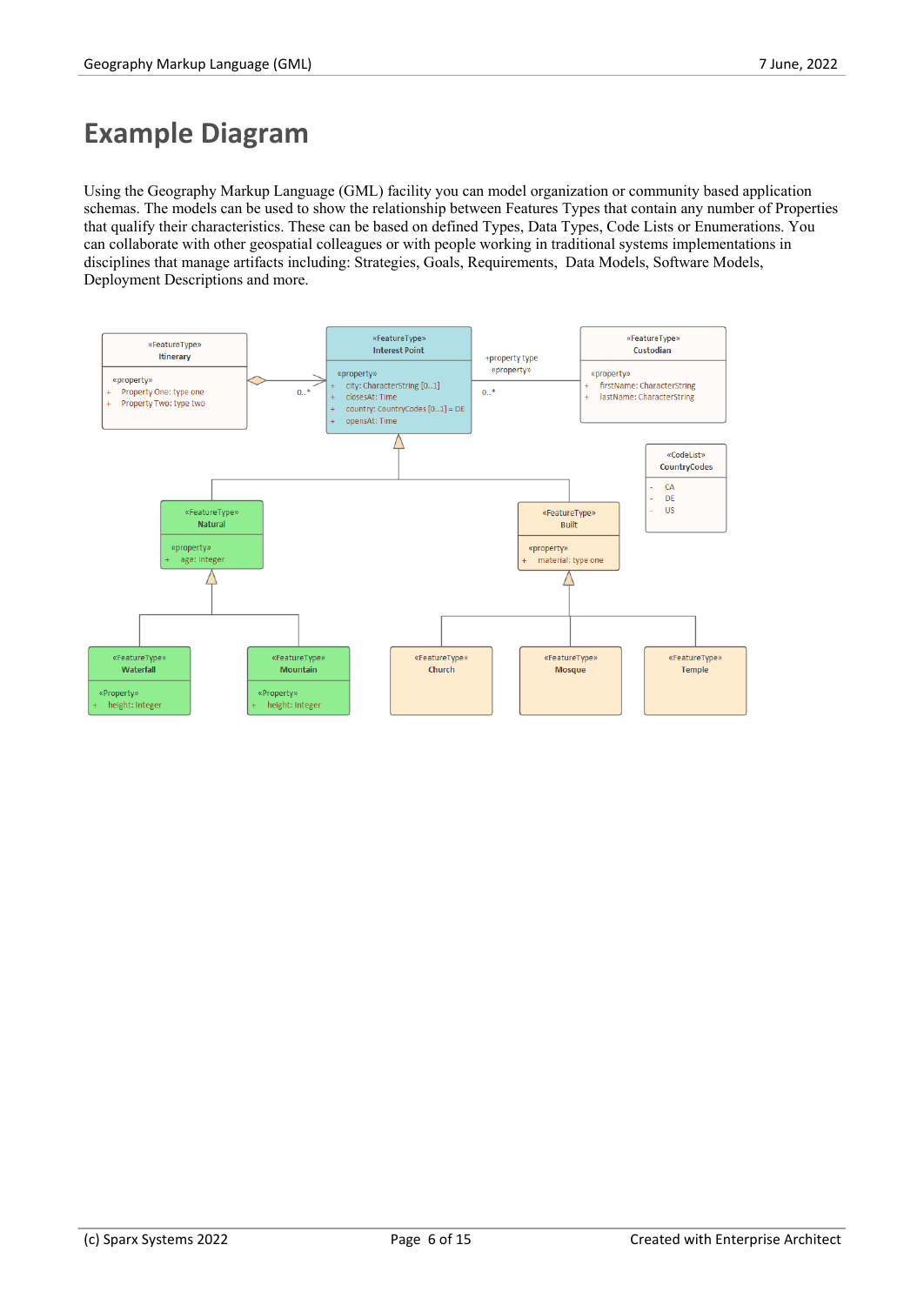# **Modeling with GML**

You can create GML models using the comprehensive diagramming and modeling facilities in Enterprise Architect. First you need to select the GML or Information Exchange Perspective. Perspectives are a useful focusing tool facility that ensure you remain focused and can concentrate on GML modeling.

| Enterprise Architecture ▶ |
|---------------------------|
| Information Exchange      |
| Publishing                |
| Construction              |
| Management                |
|                           |
|                           |
|                           |
|                           |
|                           |
|                           |

*Perspective menu - GML Perspective Selection*

This activates the UML Profile for GML, allowing you to create models with elements and connectors that describe your organization or community domains.

## **Access**

| Ribbon       | Specialize > Technologies > GML           |
|--------------|-------------------------------------------|
| Context Menu | Right-click on Package   Specialize   GML |

## **Features**

| <b>Feature</b>          | <b>Detail</b>                                                                                                             |
|-------------------------|---------------------------------------------------------------------------------------------------------------------------|
| Profile Support         | You can develop GML constructs quickly and simply, through use of the built-in<br>GML facilities provided in the form of: |
|                         | A GML diagram type, accessed through the 'New Diagram' dialog                                                             |
|                         | GML pages in the Diagram Toolbox that map GML concepts to appropriately<br>stereotyped UML elements                       |
|                         | GML element and relationship entries in the 'Toolbox Shortcut Menu' and<br>'Quick Linker'                                 |
| <b>GML</b> Toolbox Page | The GML Toolbox pages contain elements and connectors to model geographical<br>features effectively.                      |
| UML Classes from ISO    | (Optional) You can download the UML Classes implemented in ISO/TC 211 as an                                               |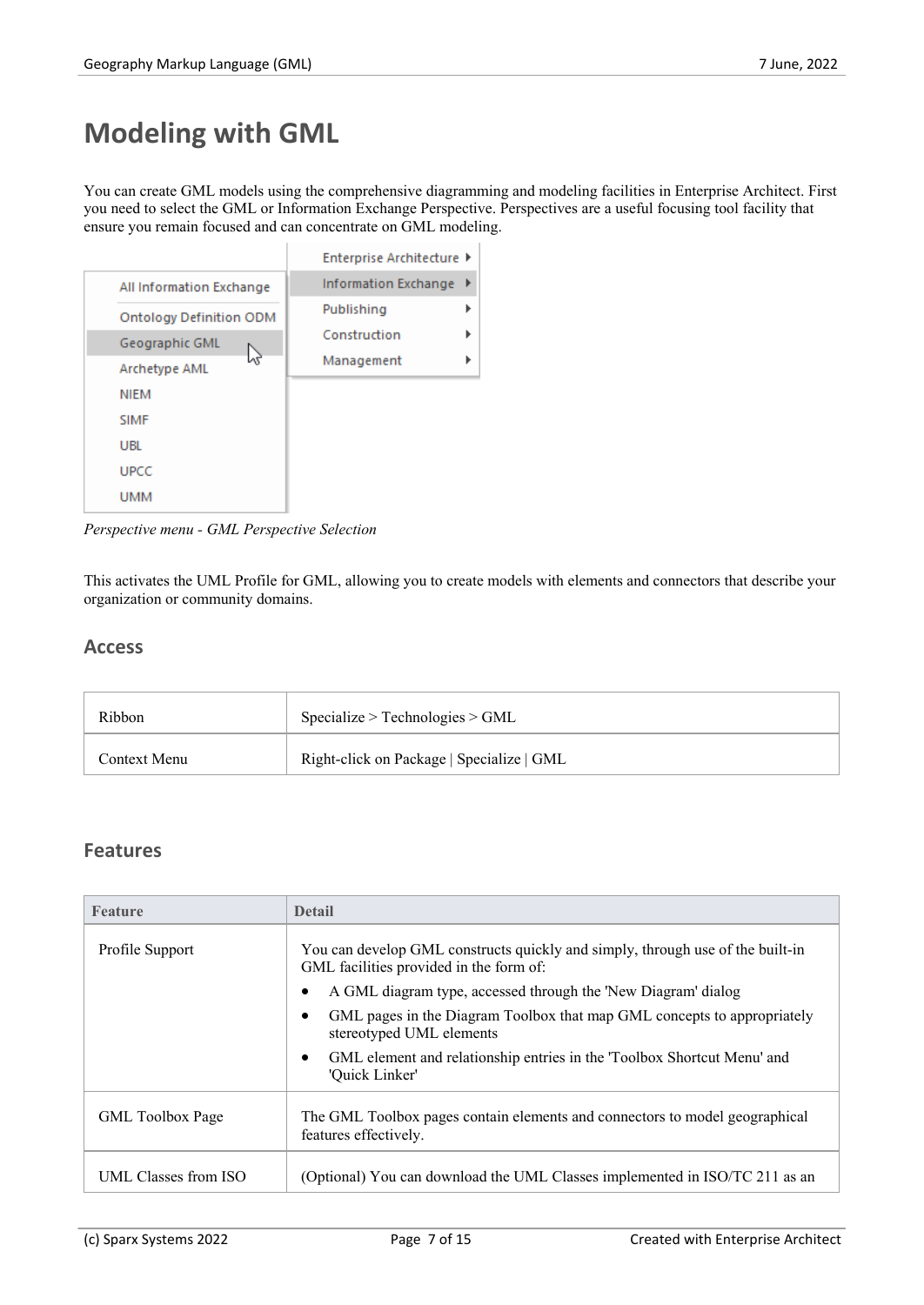|                               | XMI file, then import the XMI file into Enterprise Architect as a Package<br>containing diagrams and standard UML Classes, which you can reuse in your<br>model.                                                                                                                                                                                                                         |
|-------------------------------|------------------------------------------------------------------------------------------------------------------------------------------------------------------------------------------------------------------------------------------------------------------------------------------------------------------------------------------------------------------------------------------|
|                               | Not all UML Classes implemented in ISO/TC 211 have a corresponding<br>mapping in GML; the Classes that have a mapping (as specified in the GML<br>3.2.1 specification) are specified in the configurable file<br>$GMLClassMapping.xml$ in the 'Sparx Systems > EA > Config > $GML$ ' folder<br>The Namespace information for these Classes is specified in the configurable<br>$\bullet$ |
| <b>GML</b> Application Schema | file GMLNamespaces.xml in the 'Sparx Systems $>$ EA $>$ Config $>$ GML folder'<br>Any model you create using GML in Enterprise Architect can be exported as a                                                                                                                                                                                                                            |
| Generation                    | GML Application Schema.                                                                                                                                                                                                                                                                                                                                                                  |
|                               | Using the configurable file GMLStereotypes.xml in the 'Sparx Systems $>$ EA $>$<br>Config > GML' folder, you can specify aliases for the standard GML stereotypes.<br>The GML Application Schema Generator will also consider these aliases during<br>Schema generation.                                                                                                                 |
|                               |                                                                                                                                                                                                                                                                                                                                                                                          |

# **Notes**

• GML is available in the Professional, Corporate, Unified and Ultimate Editions of Enterprise Architect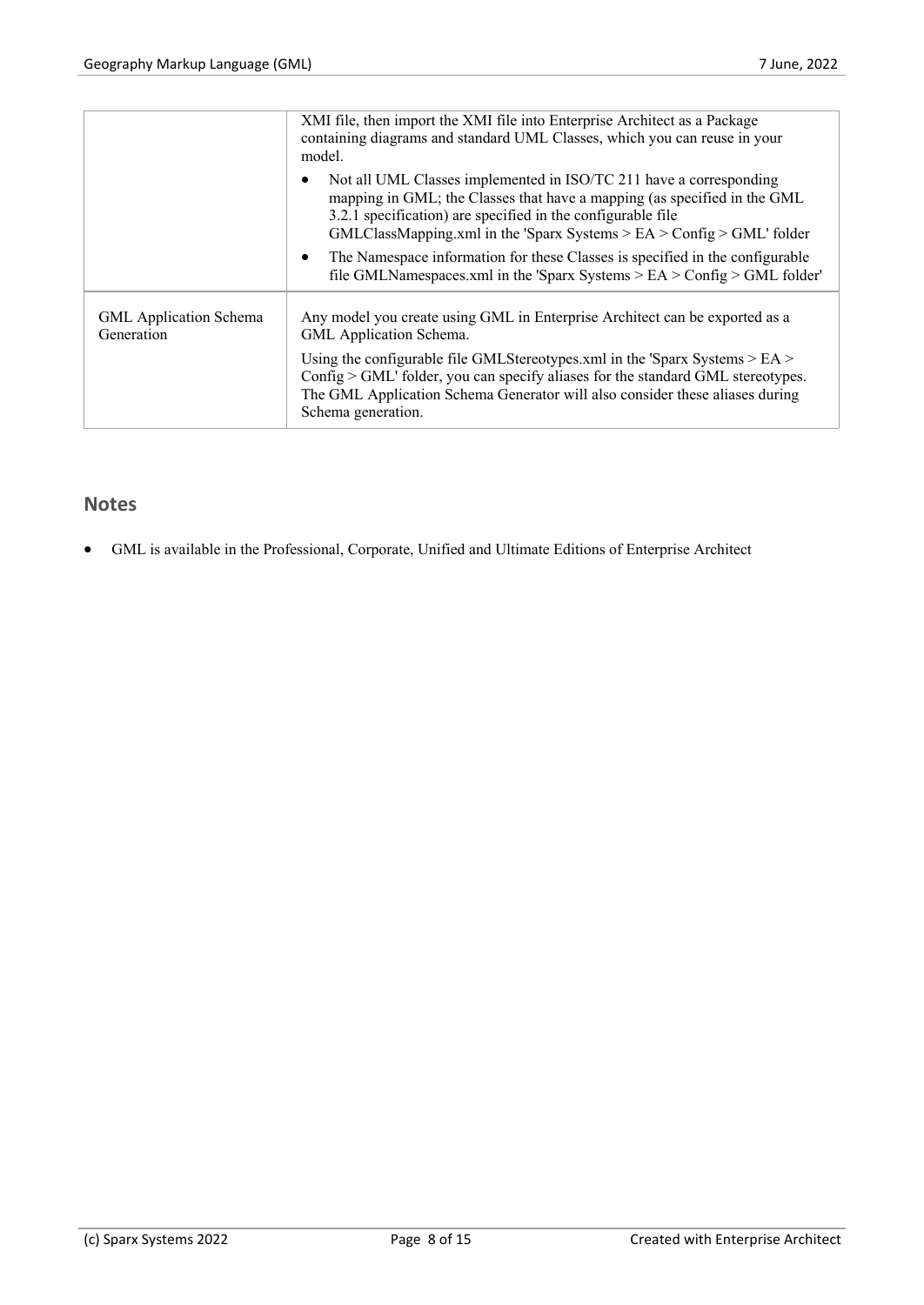# **GML Toolbox Pages**

When you begin to model GML concepts and relationships, you can represent them on a GML diagram using the elements and connectors provided in the GML Toolbox pages.

## **Access**

On the Diagram Toolbox, click on the display the 'Find Toolbox Item' dialog and specify 'GML'.

| Ribbon                    | Design > Diagram > Toolbox |
|---------------------------|----------------------------|
| <b>Keyboard Shortcuts</b> | $Ctrl + Shift + 3$         |

# **GML Toolbox pages**



# **GML Element Toolbox**

| <b>Item</b> | <b>Description</b>                                                                                                                                                                        |
|-------------|-------------------------------------------------------------------------------------------------------------------------------------------------------------------------------------------|
| FeatureType | An extended UML Class that maps to an XSD Global element, whose content<br>model is a globally scoped XML Schema type derived by direct/indirect extension<br>of gml:AbstractFeatureType. |
| Type        | An extended UML Class that maps to an XSD element, whose content model is a                                                                                                               |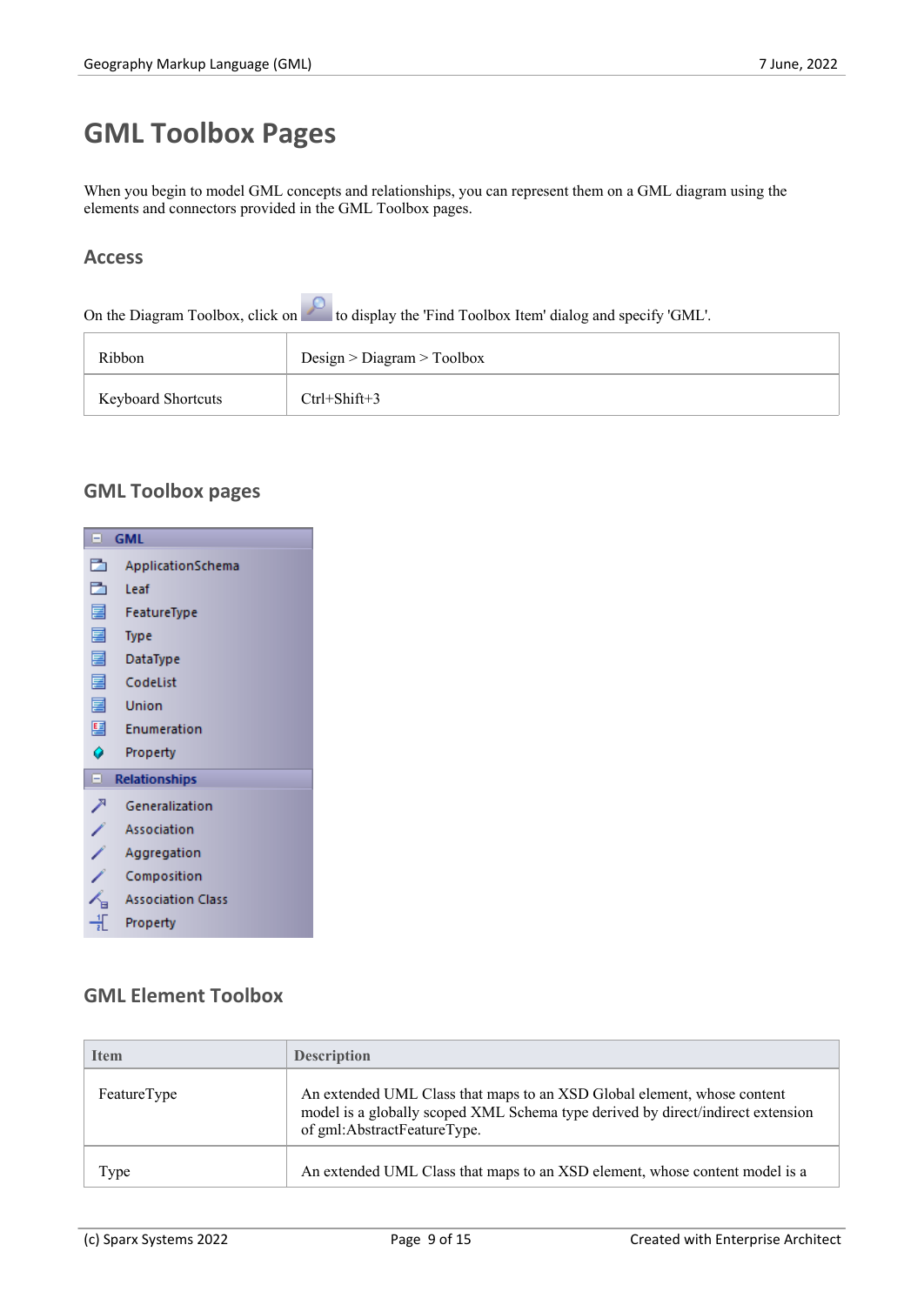|             | globally scoped XML Schema type derived by direct/indirect extension of<br>gml:AbstractGMLType.                                              |
|-------------|----------------------------------------------------------------------------------------------------------------------------------------------|
| DataType    | An extended UML Class that maps to an XSD Global element, whose content<br>model is a globally scoped XML Schema complexType.                |
| CodeList    | An extended UML Class, that maps to:<br>A union of an enumeration and a Pattern, or<br>$\bullet$<br>an external Dictionary<br>٠              |
| Union       | An extended UML Class that maps to an XSD Choice group, whose members are<br>GML objects or features, or objects corresponding to DataTypes. |
| Enumeration | An extended UML Class that is a restriction of XSD string with enumeration<br>values.                                                        |

# **GML Package Toolbox**

| <b>Item</b>       | <b>Description</b>                                                                                                                                                                    |
|-------------------|---------------------------------------------------------------------------------------------------------------------------------------------------------------------------------------|
| ApplicationSchema | The GML workspace Package, which holds all the GML modeling elements.<br>You can export the contents of this Package to produce the GML Application<br>Schema.                        |
| Leaf              | A stereotyped Package that can be created under an Application Schema. Leaf is a<br>convenient Package for grouping elements within an Application Schema.                            |
|                   | If the value of the tag xsdDocument on this Package is empty, the contents of this<br>Package will be exported as a part of the parent Package whose tag xsdDocument is<br>not empty. |

# **GML Relationship Toolbox**

| <b>Item</b>    | <b>Description</b>                                                                                                                                                                                 |
|----------------|----------------------------------------------------------------------------------------------------------------------------------------------------------------------------------------------------|
| Generalization | Identifies an element as a specialized descendant of another element, containing<br>additional properties. This relationship is allowed between:<br>Feature Types<br>DataTypes and Unions<br>Types |
|                | An element can have a maximum of one Generalization connector.                                                                                                                                     |
| Association    | Identifies the connection between two elements. Only navigable Association Ends<br>will be mapped to GML Application Schema.                                                                       |
|                |                                                                                                                                                                                                    |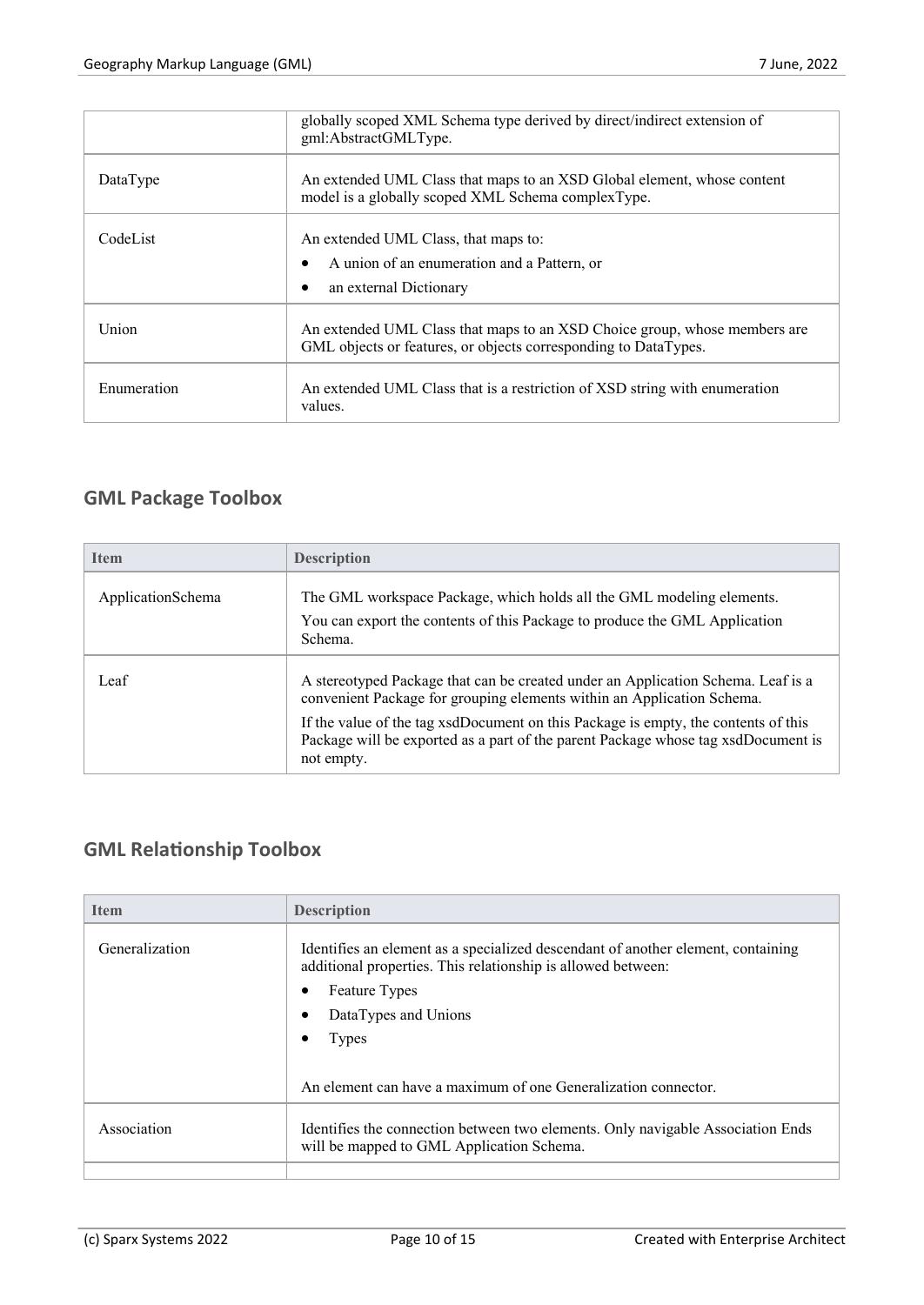| Aggregation              | An extended UML Association that shows that an element is composed of other<br>elements.                                               |
|--------------------------|----------------------------------------------------------------------------------------------------------------------------------------|
| Composition              | An extended UML Association that is a stronger form of Aggregation, indicating<br>ownership of the whole over its parts.               |
| <b>Association Class</b> | Identifies the attributed connection between two elements. Only navigable<br>Association Ends can be mapped to GML Application Schema. |
| Attribute                |                                                                                                                                        |
| Property                 | An extended UML Attribute, whose type is either a property type (if the type is a<br>complex type) or a simple type.                   |
| <b>Association Role</b>  |                                                                                                                                        |
| Property                 | An extended UML Association Role, whose type is always a property type.                                                                |

## **Notes**

- In GML, Association Class is specific to GML 3.3; when generating GML 3.2.1 Application Schema, the Association and Class of an Association Class are treated as separate entities
- The values for tags on the «Application Schema» and «Leaf» stereotyped Packages can be entered using either: - The 'Tags' tab of the Properties window or
	- The 'Generate GML Application Schema' dialog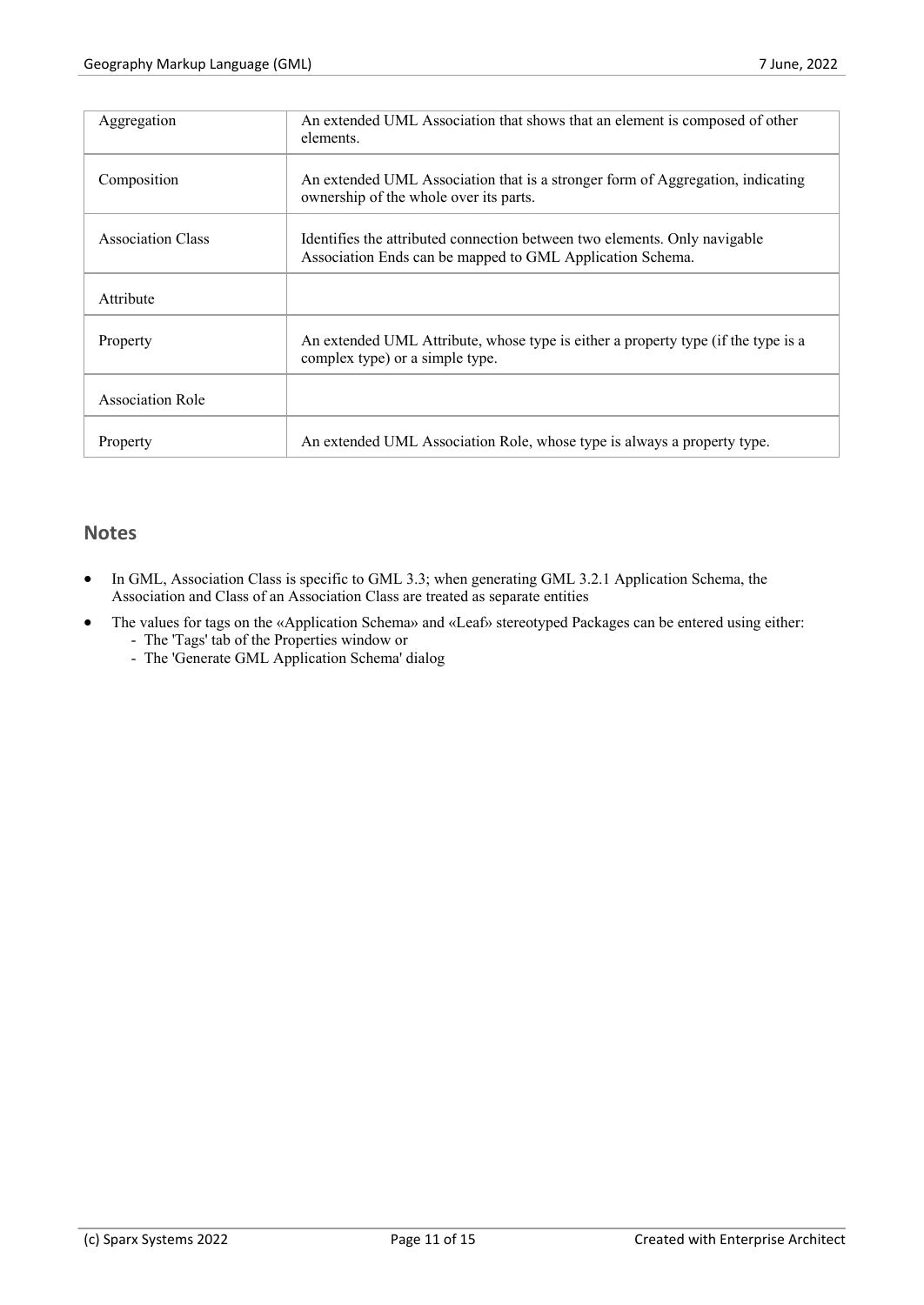# **Generate GML Application Schema**

An Application schema is typically created by geographic informaticians in an organization, industry or community of modelers. The collaboration facilities in Enterprise Architect allow you and your colleagues to develop the model collaboratively. Once you have created a model using the GML diagram and Diagram Toolbox, and have created the required elements and connectors, you can automatically generate a GML-compliant Application Schema directly from the model. This Application Schema describes the Feature Types that a community of users is interested in. For example, an application for the travel industry might define Features including churches, lookouts, coastlines, camping grounds, monuments, places of interest, museums, and road exit ramps. These Feature Types in turn reference the primitive object types defined in the GML standard.

After you have created a GML model you can generate GML Application Schema from the model Package.

#### **Access**

| Ribbon       | Specialize > Technologies > GML > Generate GML Application Schema                  |
|--------------|------------------------------------------------------------------------------------|
| Context Menu | Right-click on the Package   Specialize   GML   Generate GML Application<br>Schema |

# **Generate GML Application Schema**

| Option                                           | <b>Action</b>                                                                                                                                                                                                                                       |
|--------------------------------------------------|-----------------------------------------------------------------------------------------------------------------------------------------------------------------------------------------------------------------------------------------------------|
| Source Package                                   | Displays the name of the selected «Application Schema» stereotyped Package.                                                                                                                                                                         |
| Directory                                        | Type in or browse for the directory into which the application schema file is to be<br>generated.                                                                                                                                                   |
| <b>GML</b> Version                               | Click on the drop-down arrow and select the appropriate GML version for the GML<br>Application Schema. Currently versions 3.3 and 3.2.1 are supported.                                                                                              |
| XML Encoding                                     | Click on the drop-down arrow and select the XML encoding scheme to be used.                                                                                                                                                                         |
| Ignore Element and<br><b>Property Visibility</b> | Click on this option to include all Classes, Attributes and Association End roles in<br>the GML Application Schema, irrespective of their visibility (or Scope). Otherwise,<br>only those with Public visibility will be considered for generation. |
| Stylesheet                                       | (Optional) Select an XSL stylesheet to post-process the Schema before saving it to<br>file.                                                                                                                                                         |
|                                                  | Import the required stylesheet into the project through the 'Resources' tab of the<br>Browser window before selecting it in this field.                                                                                                             |
| Application Schema(s)                            | Lists all the Application Schema Packages under the selected source Package.                                                                                                                                                                        |
|                                                  | Click on a Package to display its details, as well as any of its child «Leaf»<br>stereotyped Package details, in the Package Details panel.                                                                                                         |
|                                                  | GML Application Schema will not be generated for any Package in the list that is<br>unchecked.                                                                                                                                                      |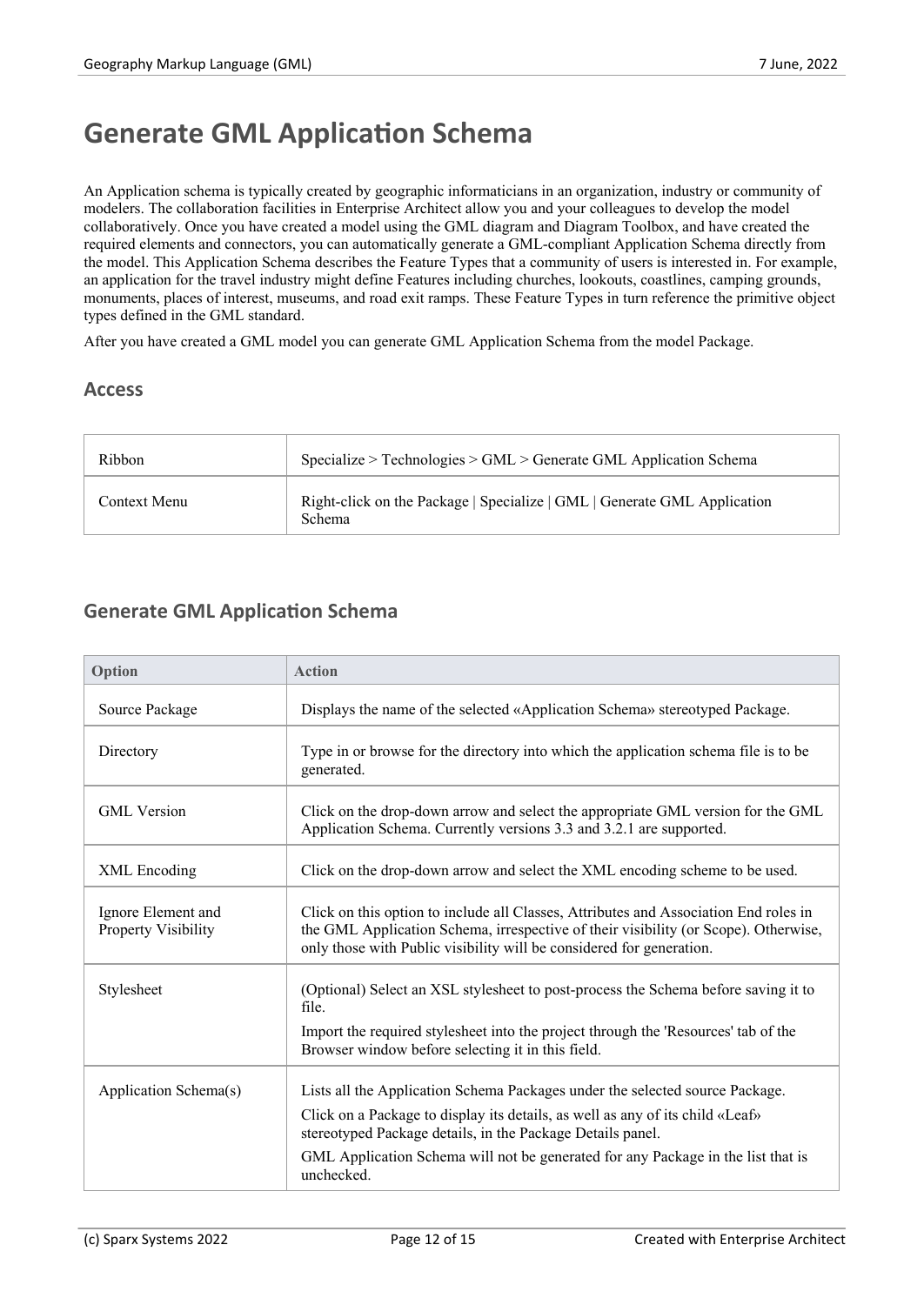| Package Details | Against each of the child «Application Schema» and (optionally) «Leaf»<br>stereotyped Packages (if any), enter a filename. To do this, double-click on the<br>Package name in the list and, on the 'Package Details' dialog, review or complete<br>these fields:<br>'Stereotype' - The stereotype of the selected Package<br>"Eilename' - (Optional for a «Leaf» stereotyped Package) Click on the<br>button and type the name of the .xsd file into which the GML Application<br>Schema is to be generated; the filename must be in the same file path as<br>selected in the 'Directory' field on the 'Generate GML Application Schema'<br>dialog<br>'Namespace' - (Not required for a «Leaf» stereotyped Package) Type in the<br>namespace for the selected Package<br>'Namespace Prefix' - (Not required for a «Leaf» stereotyped Package) Type the<br>$\bullet$<br>abbreviated value that represents the Namespace<br>Note that:<br>The value of the 'Filename' field will be saved as the value of the tag<br>$\bullet$<br>xsdDocument on the Package<br>The value of the 'Namespace' field will be saved as the value of the tag<br>$\bullet$ |
|-----------------|-----------------------------------------------------------------------------------------------------------------------------------------------------------------------------------------------------------------------------------------------------------------------------------------------------------------------------------------------------------------------------------------------------------------------------------------------------------------------------------------------------------------------------------------------------------------------------------------------------------------------------------------------------------------------------------------------------------------------------------------------------------------------------------------------------------------------------------------------------------------------------------------------------------------------------------------------------------------------------------------------------------------------------------------------------------------------------------------------------------------------------------------------------|
|                 | targetNamespace on the Package<br>The value of the 'Namespace Prefix' field will be saved as the value of the tag<br>xmlns on the Package                                                                                                                                                                                                                                                                                                                                                                                                                                                                                                                                                                                                                                                                                                                                                                                                                                                                                                                                                                                                           |
| Generate        | Click on this button to generate the GML Application Schema for each of the<br>checked Packages in the 'Package Details' panel.                                                                                                                                                                                                                                                                                                                                                                                                                                                                                                                                                                                                                                                                                                                                                                                                                                                                                                                                                                                                                     |
| View Schema     | Click on this button to display the generated GML Application Schema for the<br>selected Package in the 'Package Details' panel.                                                                                                                                                                                                                                                                                                                                                                                                                                                                                                                                                                                                                                                                                                                                                                                                                                                                                                                                                                                                                    |
| Close           | Click on this button to close the 'Generate GML Application Schema' dialog.                                                                                                                                                                                                                                                                                                                                                                                                                                                                                                                                                                                                                                                                                                                                                                                                                                                                                                                                                                                                                                                                         |
| Help            | Click on this button to display this Help topic.                                                                                                                                                                                                                                                                                                                                                                                                                                                                                                                                                                                                                                                                                                                                                                                                                                                                                                                                                                                                                                                                                                    |

#### **Notes**

- GML is available in the Professional, Corporate, Unified and Ultimate Editions of Enterprise Architect
- · A «CodeList» stereotyped Class with the tag 'asDictionary' set to True will be exported as a separate XML file to the directory specified in the 'Directory' field, with the filename CodeList\_<classname>.xml (where <classname> is the name of the «CodeList» stereotyped Class)
- Using the configurable file GMLStereotypes.xml in the Sparx Systems > EA > Config > GML folder, you can specify aliases for the standard GML stereotypes; the GML Application Schema Generator will also consider these aliases during Schema generation
- Association Class is specific to GML 3.3; when generating GML 3.2.1 Application Schema, the Association and Class of an Association Class are treated as separate entities